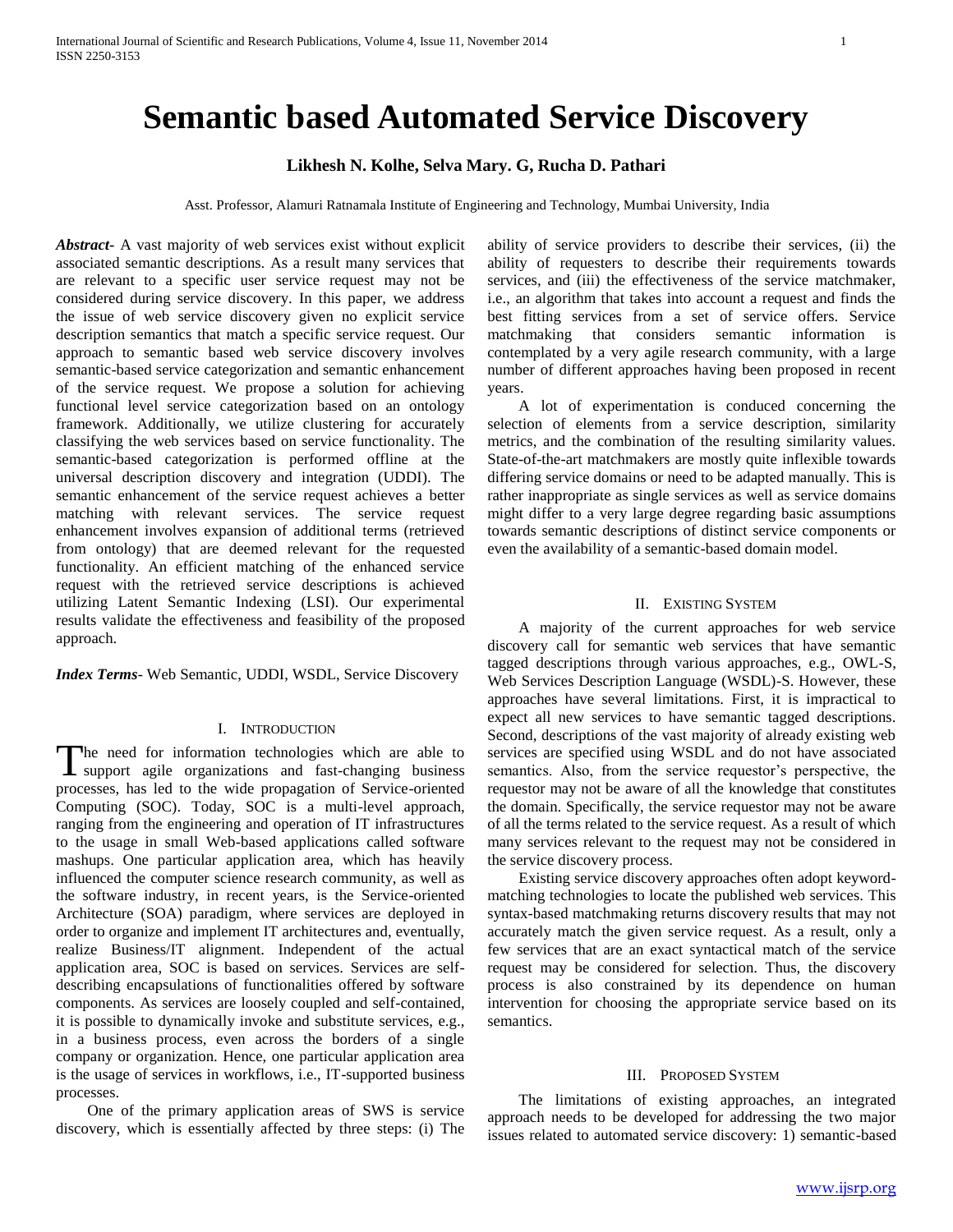categorization of web services; and 2) selection of services based on semantic service description rather than syntactic keyword matching. Moreover, the approach needs to be generic and should not be tied to a specific description language. Thus, any given web service could be described using WSDL, OWL-S, or through other means. Semantic-based categorization of web services is performed at the UDDI that involves semantics augmented /classification of web services into functional categories. The semantically related web services are grouped together even though they may be published under different categories within the UDDI. Service selection then consists of two key steps: 1) parameters-based service refinement; and 2) semantic similarity-based matching. In order to address the limitations of existing approaches, an integrated approach needs to be developed for addressing the two major issues related to automated service discovery:1) semantic-based categorization of web services; and 2) selection of services based on semantic service description rather than syntactic keyword matching. In this paper, we present a novel approach for semantic based automated service discovery. Specifically, the proposed approach focuses on semantic-based service categorization and selection as depicted in Fig. 1.





#### **User Registration**

 This module explains the design and implementation of user registration via web based services. This module wills also communication established between client and web based service.

### **Service Categorization**

 The semantic categorization of UDDI wherein we combine ontologies with an established hierarchical clustering methodology, following the service description vector building process. For each term in the service description vector, a corresponding concept is located in the relevant ontology. If there is a match, the concept is added to the description vector.

#### **Service Refinement**

 The next step is service selection from the relevant category of services using parameter-based service refinement. Web service parameters, i.e., input, output, and description, aid service refinement through narrowing the set of appropriate services matching the service request.

 The relationship between web service input and output parameters may be represented as statistical associations. These associations relay information about the operation parameters that are frequently associated with each other. To group web service input and output parameters into meaningful associations, we apply a hyper clique pattern discovery. These associations combined with the semantic relevance are then leveraged to discover and rank web services.

#### **Semantic Matching**

 The parameter-based refined set of web services is then matched against an enhanced service request as part of Semantic Similarity-based Matching. A key part of this process involves enhancing the service request. Our approach for web semantic similarity-based service selection employs ontology-based request enhancement and LSI based service matching. The basic idea of the proposed approach is to enhance the service request with relevant ontology terms and then find the similarity measure of the semantically enhanced service request with the web service description vectors generated in the service refinement phase.

## **System Flowchart**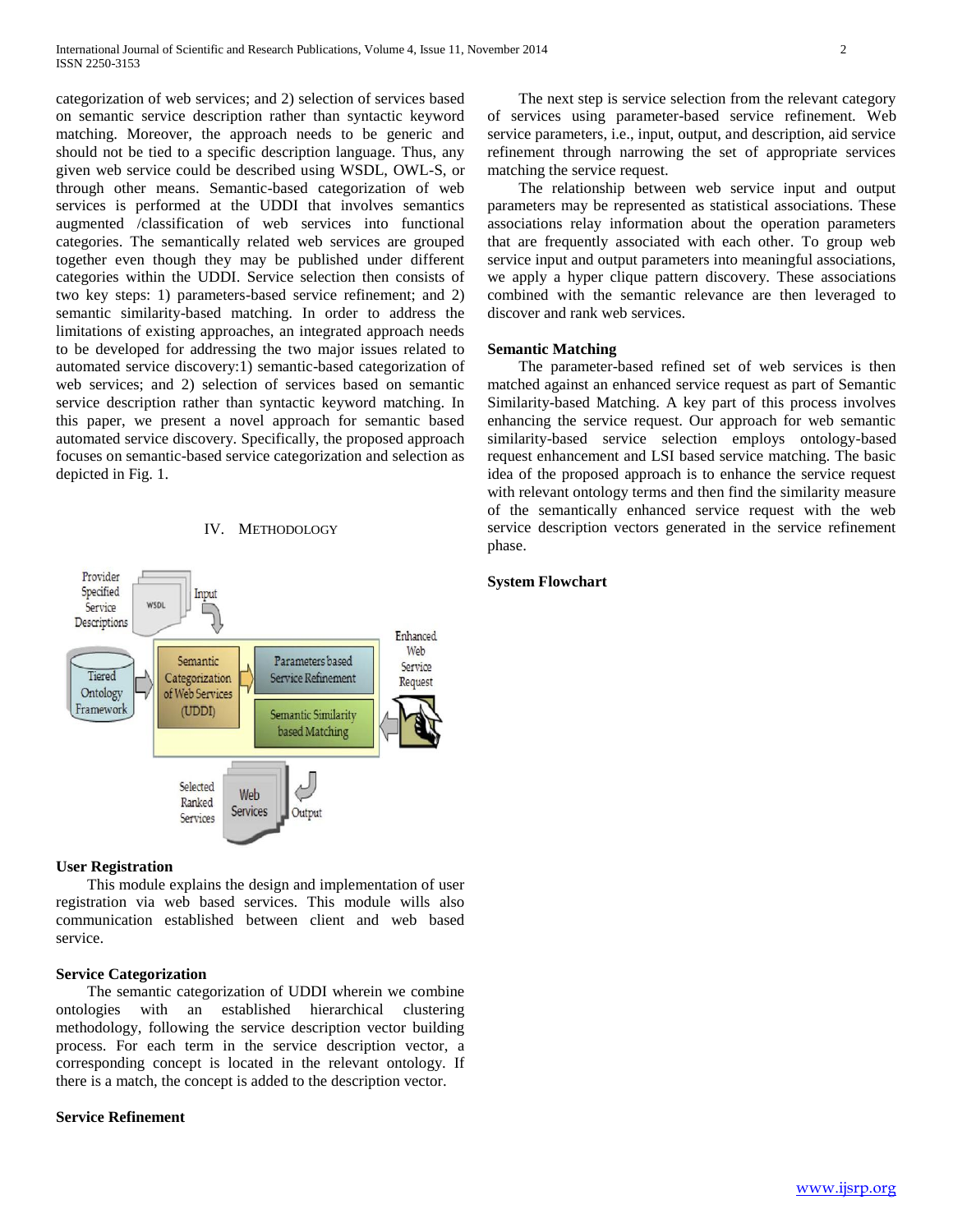



## **Modify Service Vector Algorithm:**

 In this algorithm an extra relevant ontology concept is added to the initial service vector. Our approach considers all concepts for enhancing the web service description. The add step extends each service vector by additional Word Net elements [6][14].

## **Associate Ontology Cluster Algorithm:**

 Here the functionally similar services grouped together and a hierarchy structure is created, that is more informative than the unstructured set of clusters. The association of concepts to each cluster facilitates web service discovery by mapping to functional categories. We build a set which contains all concepts that exist in at least one service description and eliminate duplicate concepts [14].

## **Rank Semantic Associations Algorithm:**

 This algorithm is used for finding hyper clique patterns is breadth-first. It first checks all the patterns at the first level. If a pattern is not satisfied with the user-specified support and hconfidence thresholds, the whole branch corresponding to this pattern can be pruned without further checking [5].

V. RESULTS

|            | <b>Registration</b> |                                        |  |  |  |
|------------|---------------------|----------------------------------------|--|--|--|
|            |                     |                                        |  |  |  |
| likhesh    |                     |                                        |  |  |  |
|            |                     |                                        |  |  |  |
|            |                     |                                        |  |  |  |
| 8793465361 |                     |                                        |  |  |  |
|            |                     |                                        |  |  |  |
|            |                     | likhesh8@gmail.com<br>ARMIET, Shehapux |  |  |  |

**Snapshot No 1:- User Registration**

|        | WELCOME TO SERVICE EISCOVERY               |
|--------|--------------------------------------------|
|        | SEMANTICS BASED AUTOMATED SERVICE DISCOVER |
| Home   |                                            |
| Logout | <b>Weather Discovery</b>                   |
|        | <b>Weather Forcast</b>                     |
|        | Weather Information                        |
|        | <b>Currency Services</b>                   |
|        | <b>Proxy Services</b>                      |
|        | <b>Rank Process</b>                        |
|        | <b>Snapshot No 2:-Home Page</b>            |



**Snapshot No 3:- Weather Forecast**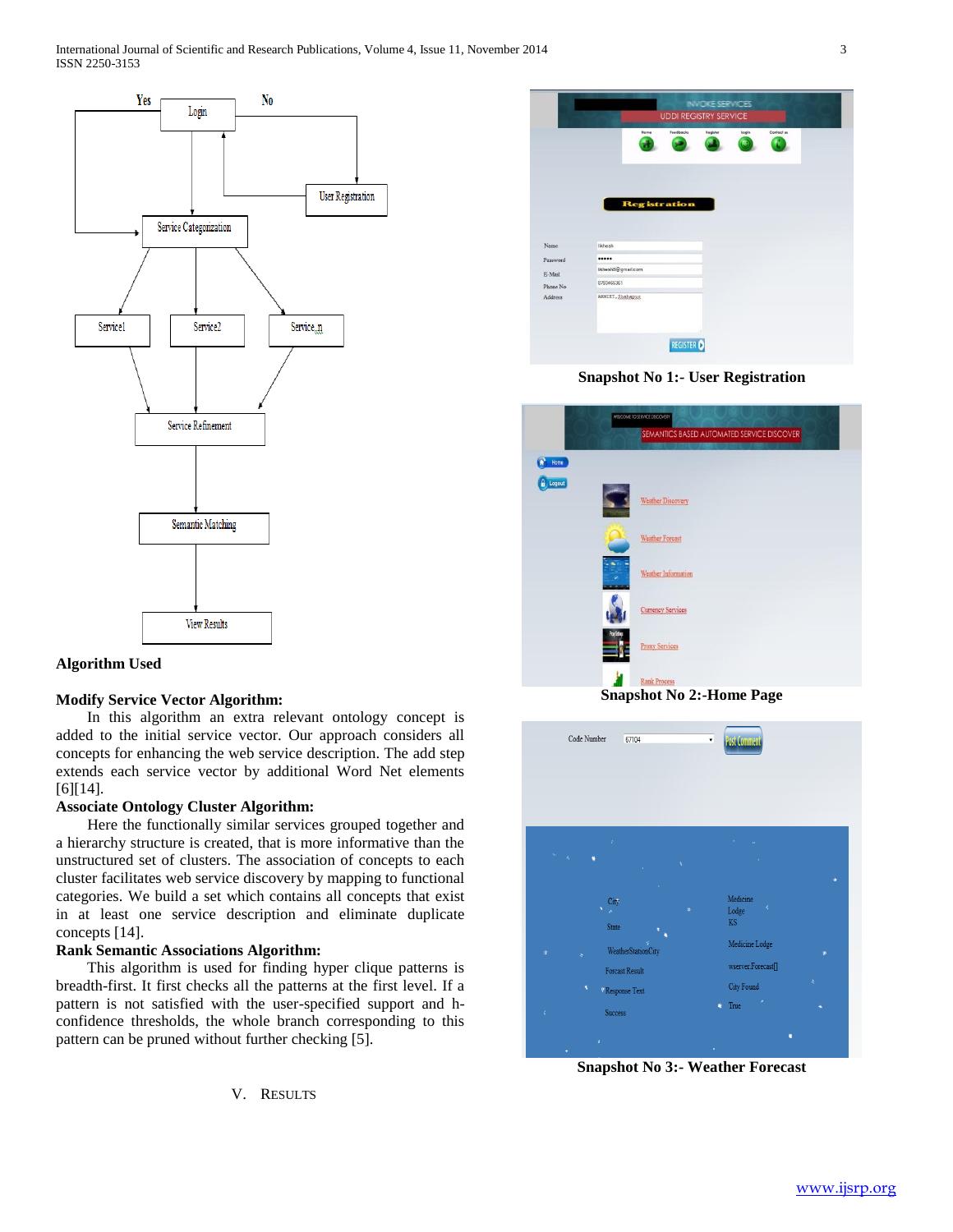| 67104<br>Code Number                                                                                                                                          | <b>Post Commen</b><br>٠                                                                                                                                   |
|---------------------------------------------------------------------------------------------------------------------------------------------------------------|-----------------------------------------------------------------------------------------------------------------------------------------------------------|
| ٠<br>A.<br>٠<br><b>College</b><br>$\mathcal{A}^{\mathcal{A}}$                                                                                                 | a.<br><b>Contract</b><br>$\sim 10^{-1}$                                                                                                                   |
| Medicine<br>City<br>$_{\rm KS}^{\rm Lodge}$<br><b>State</b><br>×.<br>$15-1$<br>Weather Id.<br><b>The A</b><br>$\Lambda$<br>Medicine<br><b>Weather Station</b> | NW10G20<br>Wind<br>×.<br>$\Lambda$<br>Wind Chill<br>٠<br>v.<br>$26 -$<br>Relative <sup>1</sup><br>$\sim 1$<br>$\Lambda$<br>Humidity<br>N/A<br>Description |
| Lodge<br>City<br>$5 - 1$<br>29.71S<br>Temperature<br>ÿ.<br>$\mathbf{z}$<br>79<br>Pressure<br>$\mathbf{y}$<br>$\sqrt{t}$<br>п,<br>٠<br>$\Delta$                | $\pi$ $\rightarrow$<br>٠<br>Remarks<br>$\mathbf{y}$ .<br>$\sqrt{2}$<br>٠<br>$\Delta \mathbf{v}$                                                           |

**Snapshot No 4:- Weather Information**

| Home<br>Logout<br>To: | U.S. Dollar<br>Russian Rouble | ۳<br>۷ | Give Amount                        | 10 |  |
|-----------------------|-------------------------------|--------|------------------------------------|----|--|
|                       | Adjust to Local Date/Time     |        | RUBAmount is : 352.3710<br>Convert |    |  |

**Snapshot No 5:- Currency Service**



**Snapshot No 6:- Rank Process**

#### VI. CONCLUSION

 In this project, we present an integrated approach for automated service discovery. Specifically, the approach addresses two major aspects related to semantic-based service discovery: semantic-based service categorization and semanticbased service selection. For semantic-based service categorization, we propose an ontology guided categorization of web services into functional categories for service discovery. This leads to better service discovery by matching the service request with an appropriate service description. For semanticbased service selection, we employ ontology linking (semantic web) and LSI thus extending the indexing procedure from solely syntactical information to a semantic level. Our experiments show that this leads to increased precision levels, recall levels, and the relevance scores of the retrieved services.

#### **REFERENCES**

- [1] J. Adcock, A. Girgensohn, M. Cooper, T. Liu, L. Wilcox, and E. Rie, "FXPAL Experiments for TRECVID," Proc. TRECVID, 2004.
- [2] R. Agrawal, T. Imielinski, and A. Swami, "Mining Association Rules Between Sets of Items in Large Databases," Proc. ACMSIGMOD Int'l Conf. Management of Data, 1993.
- [3] E. Al-Masri and Q.H. Mahmoud, "Investigating Web Services on the World Wide Web," Proc. 17th Int'l Conf. World Wide Web (WWW '08), Apr. 2008.
- [4] M.-L. Antonie and O.R. Zaane, "Text Document Categorization by Term Association," Proc. IEEE Int'l Conf. Data Mining (ICDM '02), 2002.
- [5] K. Anyanwu, A. Maduko, and A. Sheth, "SemRank: Ranking Complex Relationship Search Results on the Semantic Web," Proc. 14th Int'l Conf. World Wide Web (WWW '05), 2005.
- [6] P. Baldi, P. Frasconi, and P. Smyth, "Modeling the Internet and the Web," Probabilistic Methods and Algorithms, Wiley, 2003.
- [7] M. Bruno, G. Canfora, M.D. Penta, and R. Scognamiglio, "An Approach to Support Web Service Classification and Annotation," Proc. IEEE Int'l Conf. E-Technology, E-Commerce and E-Service (EEE '05), 2005.
- [8] M.A. Corella and P. Castells, "Semi-Automatic Semantic-Based Web Service Classification," Proc. Int'l Conf. Business Process Management Workshops (BPM '06), 2006.
- [9] P.W. Foltz and S.T. Dumais, "Personalized Information Delivery: An Analysis of Information Filtering Methods," Comm. ACM, vol. 35, no. 12, pp. 51-60, 1992.
- [10] E. Han, G. Karypis, and V. Kumar, "Scalable Parallel Data Mining for Association Rules," Proc. ACM SIGMOD Int'l Conf. Management of Data (SIGMOD '97), 1997.
- [11] A. Heb and N. Kushmerick, "Automatically Attaching Semantic Metadata to Web Services," Proc. IJCAI Workshop Information Integration on the Web, 2003.
- [12] http://dit.unitn.it/~kokash/documents/WS\_matching-hybrid.pdf, 2012.
- [13] http://idcrue.dit.upm.es/biblioteca/mostrar.php?id=2154, 2012.
- [14] XMethods, http://www.xmethods.net, 2012.
- [15] http://reliant.teknowledge.com/DAML/SUMO.owl, 2008.
- [16] http://www.uddi.org/specification.html, 2012.
- [17] http://www.few.vu.nl/~andreas/projects/annotator/ws2003.html, 2012.
- [18] H.L. Johnson, K.B. Cohen, W.A. Baumgartner Jr., Z. Lu, M. Bada, T. Kester, H. Kim, and L. Hunter, "Evaluation of Lexical Methods for Detecting Relationships Between Concepts from Multiple Ontologies," Proc. Pacific Symp. Biocomputing, 2006.
- [19] M. Kher, D. Brahmi, and D. Ziou, "Combining Visual Features with Semantics for a More Efficient Image Retrieval," Proc. 17th Int'l Conf. Pattern Recognition (ICPR '04), 2004.
- [20] M. Klusch and X. Zhing, "Deployed Semantic Services for the Common User of the Web: A Reality Check," Proc. IEEE Int'l Conf. Semantic Computing (ICSC), 2008.
- [21] J. Lu, Y. Yu, D. Roy, and D. Saha, "Web Service Composition: A Reality Check," Proc. Eighth Int'l Conf. Web Information Systems Eng. (WISE '07) Dec. 2007.